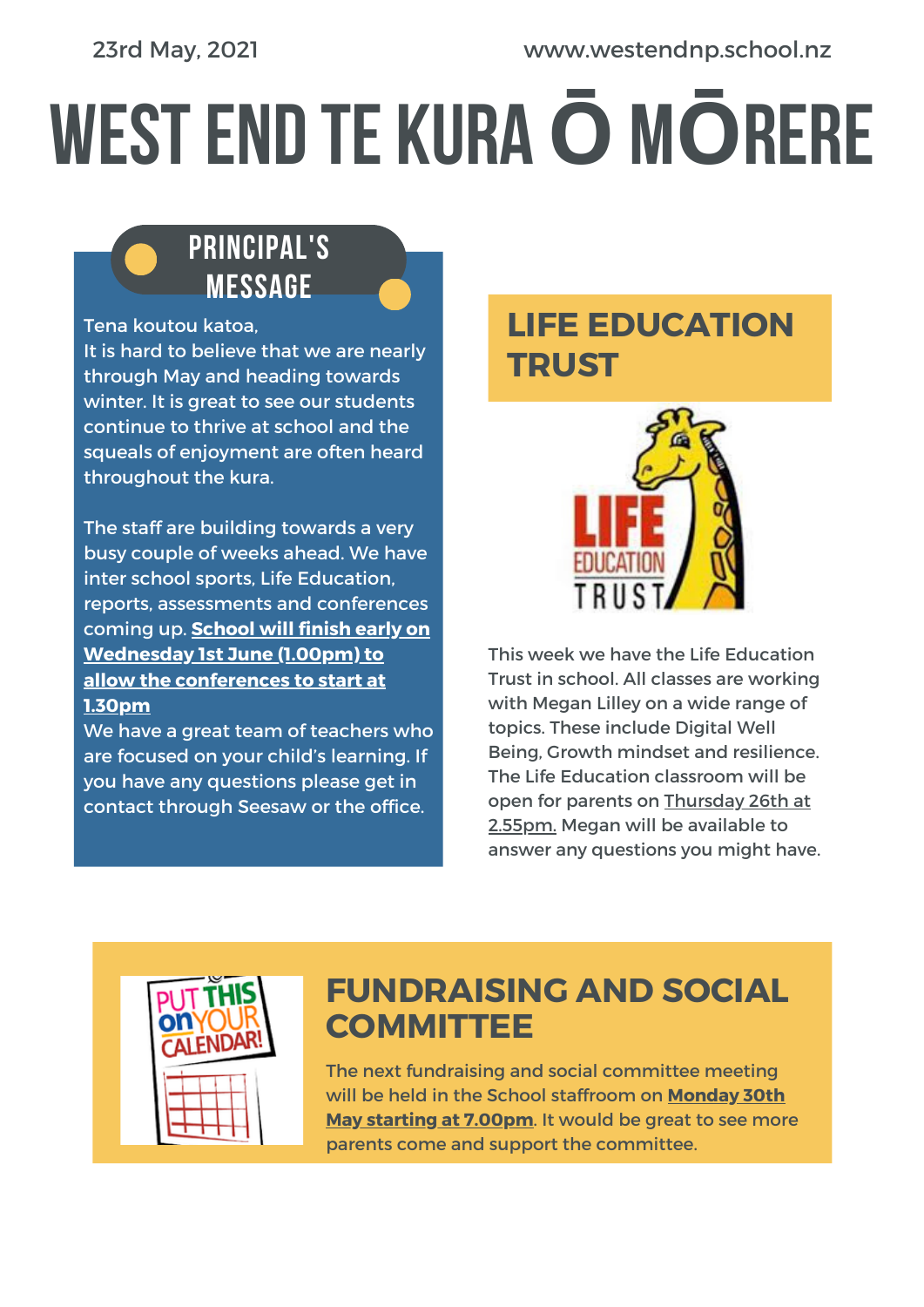#### INTER SCHOOL SPORTS ARE BACK

This wednesday we are hosting Woodleigh School in our first inter school sports

competition. We will have rugby, football and netball games taking place from 1.00pm. Parents are welcome to attend and we ask you to be covid responsible. Please social distance from the students and stay away if you are unwell.

Our focus for sport will always be around participation and enjoyment. We want our students to become lifelong active members of our community. We want to build positive experiences for the children. We have to respect the rules and guidelines issued by Sports New Zealand in regards to playing restrictions and rules. We all like to win but not at the expense of enjoyment and participation. Please encourage your child respectfully and help to maintain their mana.

# **PINK SHIRT DAY 2022**



We had a great turn out for our Pink Shirt Day 2022. Many students and staff took the opportunity to show off their pink wardrobe and to acknowledge their support of Bully Free week. We had a whole school assembly and talked about the reason for Pink shirt day and all of the classes did activities, which created some great discussions. Kōrero Mai, Kōrero Atu, Mauri Tū, Mauri Ora – Speak Up, Stand Together, Stop Bullying!



## **WETLAND FUNDRAISER-BUG SURVEY**

Our Wetland fundraiser has come to an end. There has been lots of discussion and learning happening around the bug survey. Could you please return any sponsorship money to your child's classroom Blue box by the 31st of May. We will then do a draw for the Rebel Sports voucher prize.